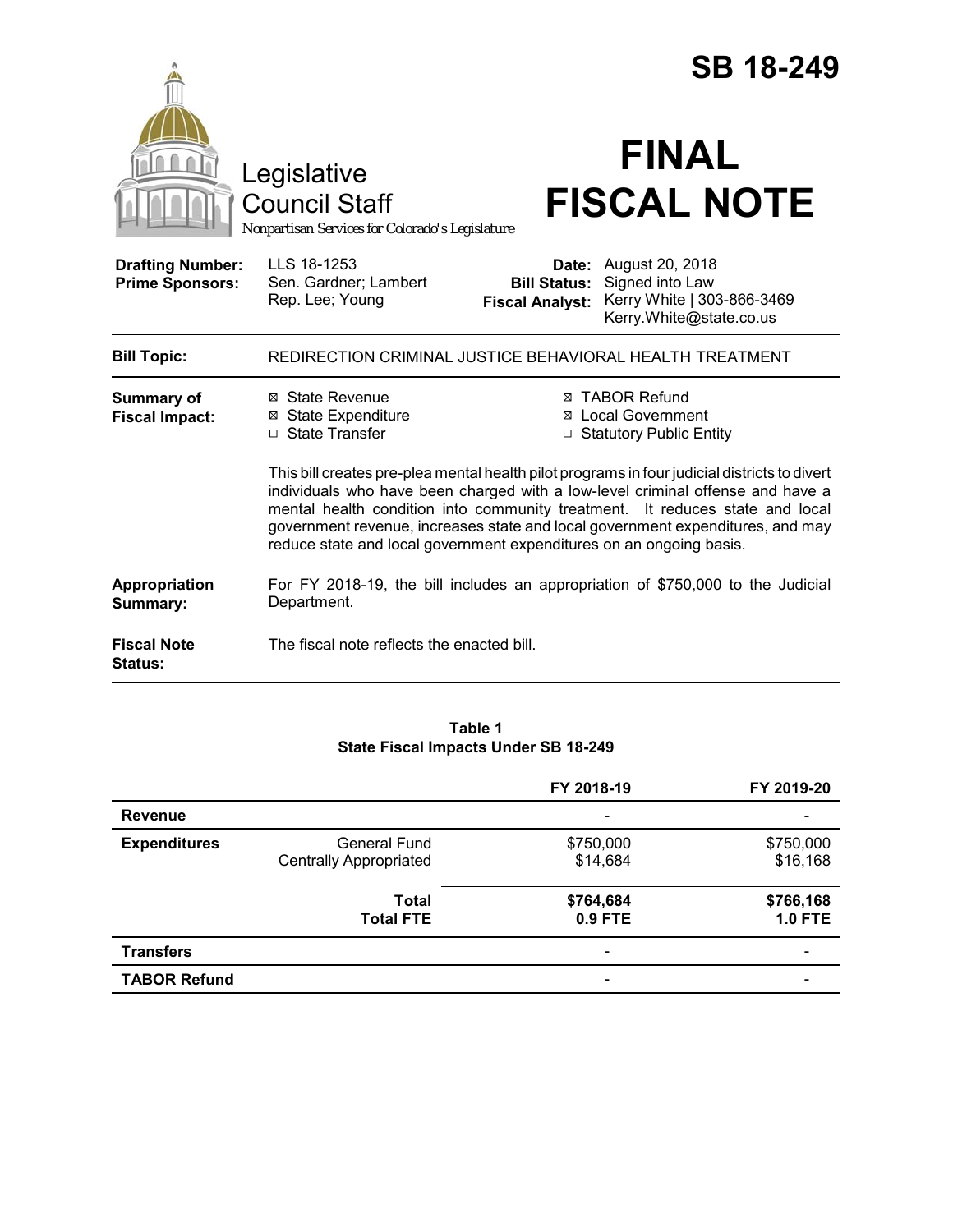# **Summary of Legislation**

This bill allows judicial districts to develop and administer up to four pre-plea mental health pilot grant programs to divert individuals with mental health conditions involved with the criminal justice system for low-level offenses into community treatment. The pilot program sites are to be identified by the State Court Administrator and Colorado District Attorneys' Council, with the agreement of the elected district attorneys and chief judges in a judicial district, and taking into account geographic diversity. The bill defines a low-level offense as any misdemeanor or petty offense, except for those offenses that trigger the rights for crime victims and witnesses, and any additional offenses that the district attorney of the judicial district agrees may be categorized as such. These additional offenses may be any class 4, 5, or 6 felony, or any level 3 or 4 felony drug offense.

**Program development.** The district attorney and chief judge of a judicial district selected to be a pilot program site are responsible for developing a local program with input from stakeholders. The chief judge must establish and facilitate the program in accordance with the model recommended by the Colorado Commission on Criminal and Juvenile Justice (CCJJ) in January 2018. The chief judge is also required to:

- establish policies for the pilot program;
- facilitate any formal agreements or memoranda of understanding required to create the pilot program;
- broker services through contracts with local community treatment programs or providing additional grant funding to district attorneys to contract with providers; and
- administering the pilot program once it is implemented.

**Program administration.** The State Court Administrator is responsible for administration of the pilot programs, including

- establishing program procedures and timelines;
- establishing grant funding guidelines;
- awarding annual grants to the pilot programs in an amount not to exceed \$750,000 per year; and
- disbursing grant money.

Programs must be in place by January 1, 2019, and are funded through December 1, 2021, when the program repeals.

**Program funding.** Each district attorney's office participating in the pilot program must receive \$50,000 per year for each of the two years of the grant program. The Judicial Department is appropriated \$750,000 General Fund for FY 2018-19.

## **State Revenue**

Beginning in FY 2018-19, the bill will reduce state revenue from criminal fees and fines credited to the Judicial Department if more individuals are diverted into community-based treatment rather than being convicted of criminal offenses. Fine penalties for most misdemeanors and petty offenses range from \$50 to \$5,000 depending on the offense. Fees are also imposed for a variety of court-related costs, which vary based on the offense but may include probation supervision,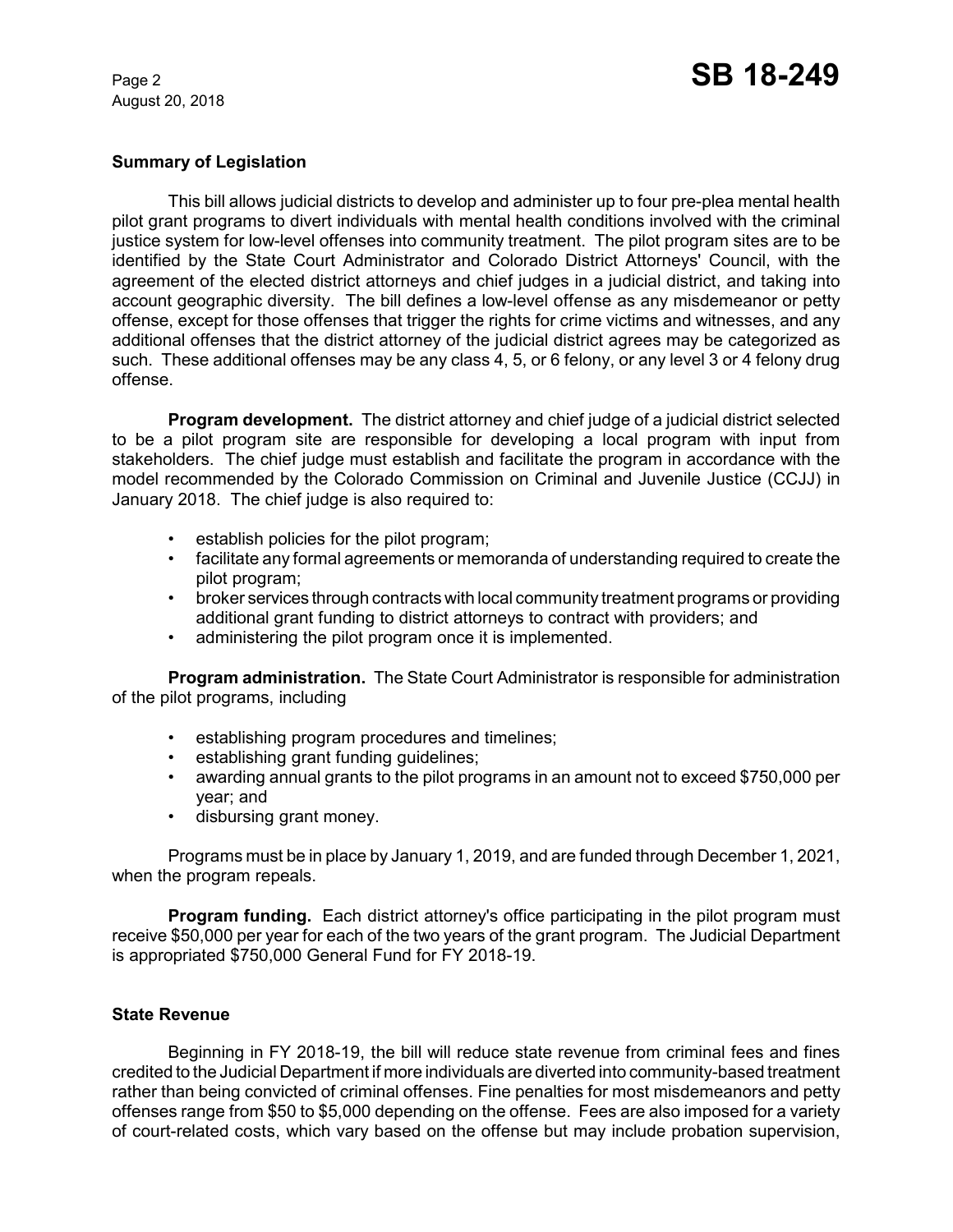victim compensation, and late fees, among others. Because the courts have the discretion of incarceration, imposing a fine, or both, and it is unknown how many offenders will be diverted, the precise impact to state revenue cannot be determined.

## **TABOR Impact**

This bill is expected to reduce state revenue from criminal fines and fees, which will reduce the amount of money required to be refunded under TABOR for FY 2018-19 and FY 2019-20. Since the bill reduces the TABOR refund obligation without a corresponding change in General Fund revenue, the amount of money available in the General Fund for the budget will increase by an identical amount. These amounts have not been estimated. State revenue subject to TABOR is not estimated for years beyond FY 2019-20.

#### **State Expenditures**

This bill increases state General Fund expenditures by \$764,684 in FY 2018-19 and by \$766,168 in FY 2019-20. A total of 1.0 FTE is required in the Judicial Department. The bill may also result in future cost savings. Table 2 and the discussion that follows present the costs of the bill.

|                                                    | FY 2018-19 | FY 2019-20     |
|----------------------------------------------------|------------|----------------|
| <b>Judicial Department</b>                         |            |                |
| <b>Personal Services</b>                           | \$79,376   | \$86,593       |
| <b>Operating Expenses and Capital Outlay Costs</b> | \$5,653    | \$950          |
| Grant and Diversion Pilot Program Funding          | \$664,971  | \$662,457      |
| Centrally Appropriated Costs*                      | \$14,684   | \$16,168       |
| FTE - Personal Services                            | $0.9$ FTE  | $1.0$ FTE      |
| <b>Total Cost</b>                                  | \$764,684  | \$766,168      |
| <b>Total FTE</b>                                   | 0.9 FTE    | <b>1.0 FTE</b> |

#### **Table 2 Expenditures Under SB 18-249**

 *\* Centrally appropriated costs are not included in the bill's appropriation.*

**Judicial Department.** The bill affects several areas within the Judicial Department as described below.

*Court liaison program administration.*The bill requires 1.0 FTE for a courts program analyst position to administer the program, including drafting program policies and procedures, and overseeing overall implementation and operation of the program. This position is assumed to start on July 1, 2018. FY 2018-19 salary costs are prorated to account for the General Fund paydate shift.

*Grant and diversion pilot program funding.* The bill requires that each of the four judicial district pilot sites provide \$50,000 per year for each of FY 2018-19 and FY 2019-20 (a total of \$200,000 per year) to the district attorney to offset administrative costs. The remaining funds will be used to contract for services or issue grants to community-based treatment programs.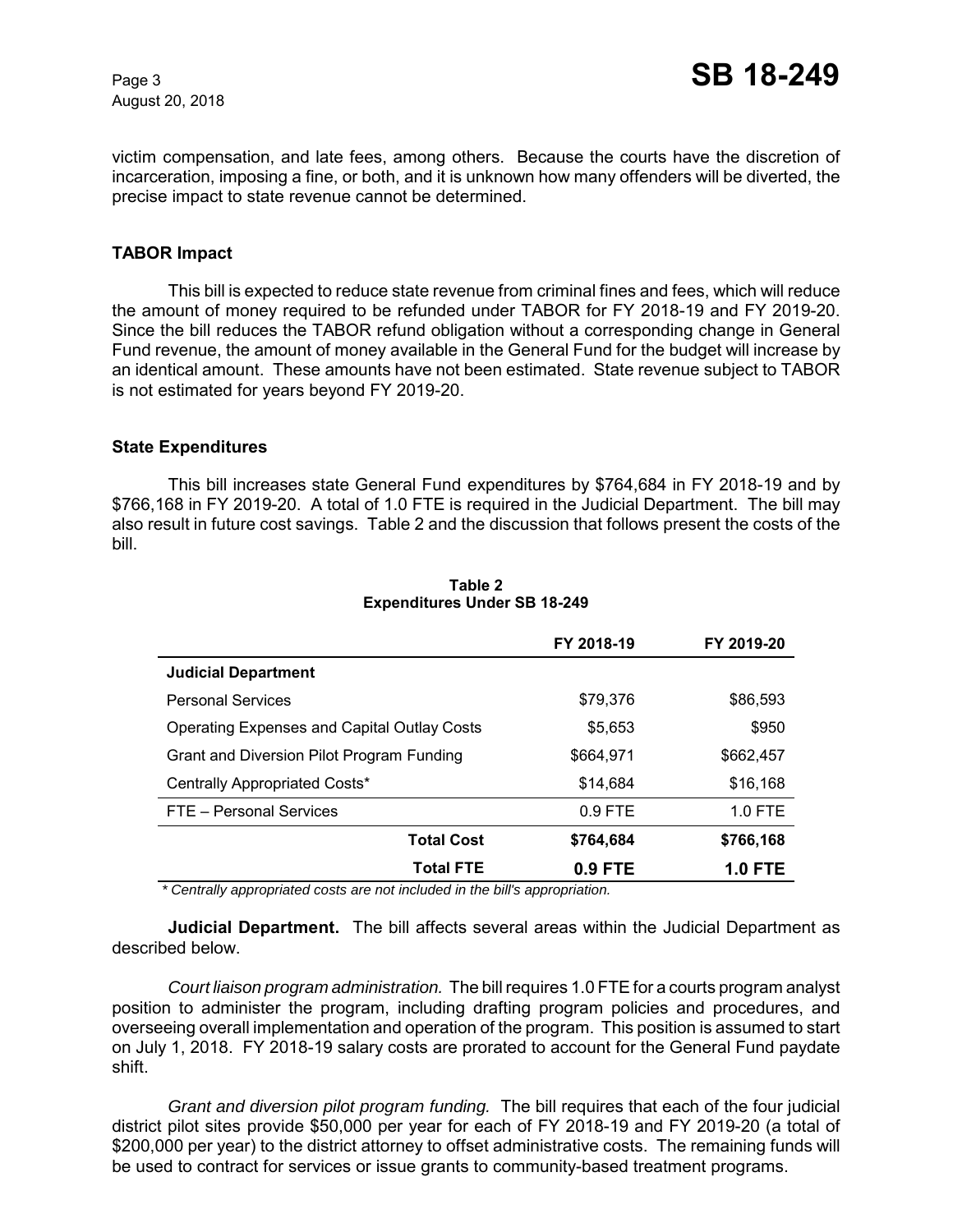*Trial courts.* The bill is expected to reduce trial court workload in judicial districts with a pilot program as individuals are diverted into community-based treatment and charges are dismissed. The chief judge of each judicial district with a pilot program will have increased workload to assist in its development.

*Resource and cost savings.* To the extent that the diversion pilot program identifies resources in the community that would have otherwise been paid for by the Judicial Department, cost savings will occur. If fewer individuals are convicted of a misdemeanor and therefore not sentenced to probation, workload for the Probation Division will decrease. Finally, if fewer individuals proceed to trial, workload and costs for agencies that provide representation to indigent offenders, including the Office of the State Public Defender and Office of the Alternate Defense Counsel, will be reduced. Because it is not known how many individuals will be diverted into community-based treatment in lieu of the criminal justice system, these impacts have not been estimated. If savings are substantial, reductions in appropriations will be requested through the annual budget process by the affected agency.

## **Local Government**

This bill affects local governments in several ways, as described below. The exact impact to any particular jurisdiction will depend on the amount of work required to develop the local redirection program and the number of individuals who participate in it.

**District attorneys.** The bill increases district attorney workload to participate in the development of the pilot programs and to handle more diversion cases. The bill increases funding by \$50,000 for each year of the two-year grant pilot program for each of the four judicial districts that are selected to operate a program. Because it is not known how many individuals will be diverted into community-based treatment in lieu of the criminal justice system, these impacts have not been estimated.

**Denver County Court.** For misdemeanors and petty offenses committed in Denver County, criminal fine and court fee revenue is collected by Denver County Court, and probation supervision is provided by the court. To the extent that this bill results in more individuals diverted out of the criminal justice system, revenue and workload will decrease. Because the court has discretion when sentencing misdemeanors and petty offenses, the precise reduction to Denver County has not been estimated. Please refer to the State Revenue section above for information about fine penalty ranges and court fees.

**County jails.** Under current law, a court may sentence an offender to jail for a class 1 petty offense and most misdemeanors. The range of the term of incarceration generally ranges from 0 to 18 months. This bill may result in fewer individuals being convicted of these offenses and sentenced to a term of incarceration in county jail. Because the courts have the discretion of incarceration or imposing a fine, the precise impact at the local level cannot be determined. Estimated costs to house an offender in a county jail vary from \$53 to \$114 per day. For the current fiscal year, the state reimburses county jails at a daily rate of \$54.39 to house state inmates.

# **Effective Date**

The bill was signed into law by the Governor and took effect on May 30, 2018.